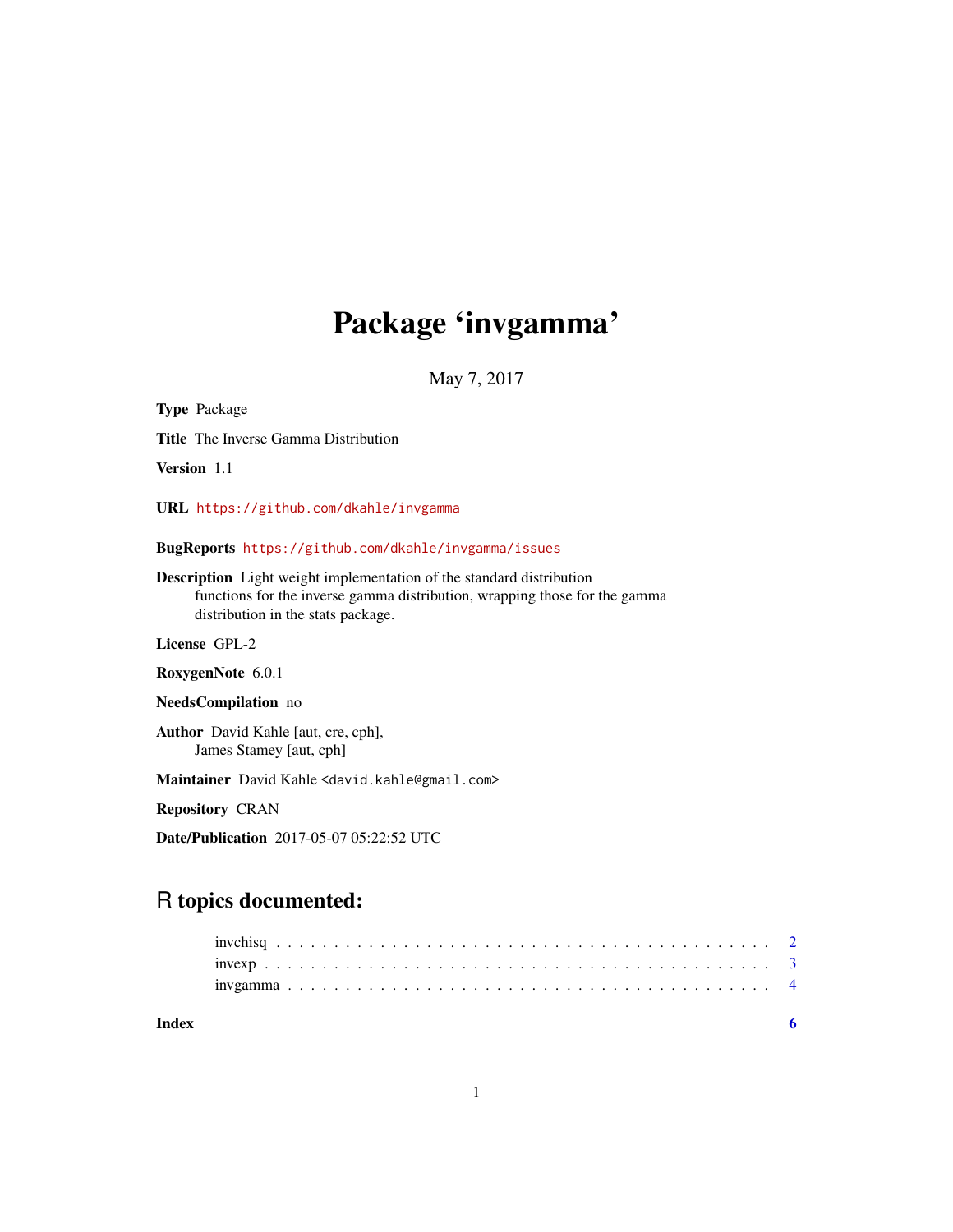<span id="page-1-0"></span>

#### Description

Density, distribution function, quantile function and random generation for the inverse chi-squared distribution.

#### Usage

```
dinvchisq(x, df, ncp = 0, log = FALSE)
pinvchisq(q, df, ncp = 0, lower.tail = TRUE, log.p = FALSE)qinvchisq(p, df, ncp = 0, lower.tail = TRUE, log.p = FALSE)
rinvchisq(n, df, ncp = \theta)
```
#### Arguments

| x, q       | vector of quantiles.                                                                           |
|------------|------------------------------------------------------------------------------------------------|
| df         | degrees of freedom (non-negative, but can be non-integer).                                     |
| ncp        | non-centrality parameter (non-negative).                                                       |
| log, log.p | logical; if TRUE, probabilities $p$ are given as $log(p)$ .                                    |
| lower.tail | logical; if TRUE (default), probabilities are $P[X \le x]$ otherwise, $P[X > x]$ .             |
| p          | vector of probabilities.                                                                       |
| n          | number of observations. If length(n) $> 1$ , the length is taken to be the number<br>required. |

#### Details

The functions  $\frac{d}{p}\left(\frac{d}{p}\right)$  invchisq simply wrap those of the standard  $\frac{d}{p}\left(\frac{d}{p}\right)$ chisq R implementation, so look at, say, [dchisq](#page-0-0) for details.

#### See Also

[dchisq](#page-0-0); these functions just wrap the (d/p/q/r)chisq functions.

#### Examples

```
s \leq -seq(0, 3, .01)plot(s, dinvchisq(s, 3), type = '1')
f \leftarrow function(x) dinvchisq(x, 3)
q \leq -2
```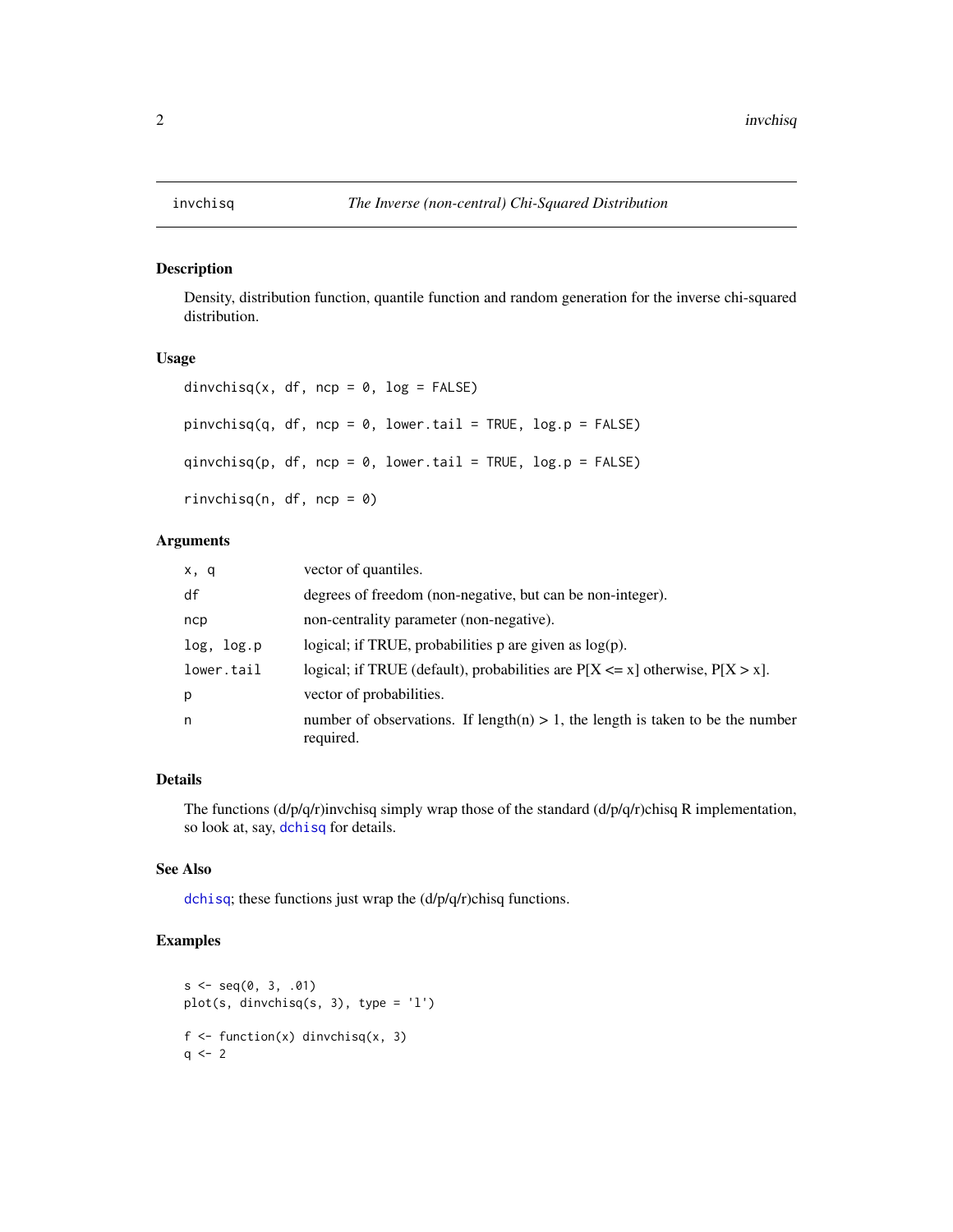#### <span id="page-2-0"></span>invexp 3

```
integrate(f, 0, q)
(p \leftarrow pinvchisq(q, 3))qinvchisq(p, 3) # = qmean(rinvchisq(1e5, 3) \leq q)
```

```
f \leftarrow function(x) dinvchisq(x, 3, ncp = 2)
q \le -1.5integrate(f, 0, q)
(p \le - pinvchisq(q, 3, ncp = 2)qinvchisq(p, 3, ncp = 2) # = qmean(rinvchisq(1e7, 3, ncp = 2) \leq q)
```
#### invexp *The Inverse Exponential Distribution*

#### Description

Density, distribution function, quantile function and random generation for the inverse exponential distribution.

#### Usage

```
dinvexp(x, rate = 1, log = FALSE)
pinvexp(q, rate = 1, lowertail = TRUE, log.p = FALSE)qinvexp(p, rate = 1, lowertail = TRUE, <math>log.p = FALSE)
rinvexp(n, rate = 1)
```
#### Arguments

| x, q       | vector of quantiles.                                                                           |
|------------|------------------------------------------------------------------------------------------------|
| rate       | degrees of freedom (non-negative, but can be non-integer).                                     |
| log, log.p | logical; if TRUE, probabilities $p$ are given as $log(p)$ .                                    |
| lower.tail | logical; if TRUE (default), probabilities are $P[X \le x]$ otherwise, $P[X > x]$ .             |
| р          | vector of probabilities.                                                                       |
| n          | number of observations. If length(n) $> 1$ , the length is taken to be the number<br>required. |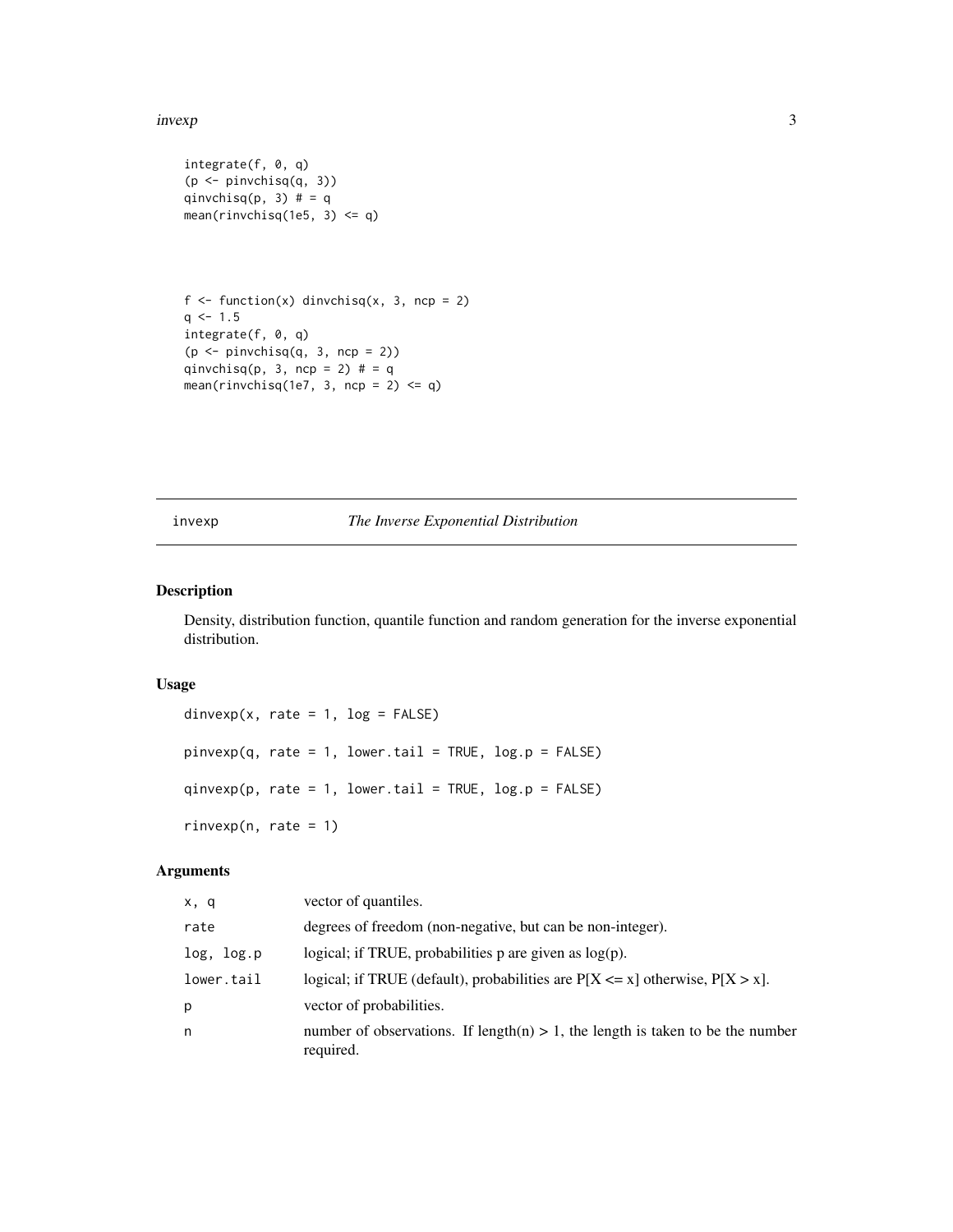#### <span id="page-3-0"></span>Details

The functions  $\frac{d}{p}{q}$ 'ninvexp simply wrap those of the standard  $\frac{d}{p}{q}$ 'nexp R implementation, so look at, say, [dexp](#page-0-0) for details.

#### See Also

[dexp](#page-0-0); these functions just wrap the  $(d/p/q/r)$ exp functions.

#### Examples

```
s \leq -seq(0, 10, .01)plot(s, dinvexp(s, 2), type = 'l')
f \leftarrow function(x) dinvexp(x, 2)
q \le -3integrate(f, 0, q)
(p \leftarrow pinvexp(q, 2)qinvexp(p, 2) # = qmean(rinvexp(1e5, 2) \leq q)
pinvgamma(q, 1, 2)
```
invgamma *The Inverse Gamma Distribution*

#### Description

Density, distribution function, quantile function and random generation for the inverse gamma distribution.

#### Usage

```
dinvgamma(x, shape, rate = 1, scale = 1/rate, log = FALSE)
pinvgamma(q, shape, rate = 1, scale = 1/rate, lower.tail = TRUE,
 log.p = FALSEqinvgamma(p, shape, rate = 1, scale = 1/rate, lowertail = TRUE,log.p = FALSErinvgamma(n, shape, rate = 1, scale = 1/rate)
```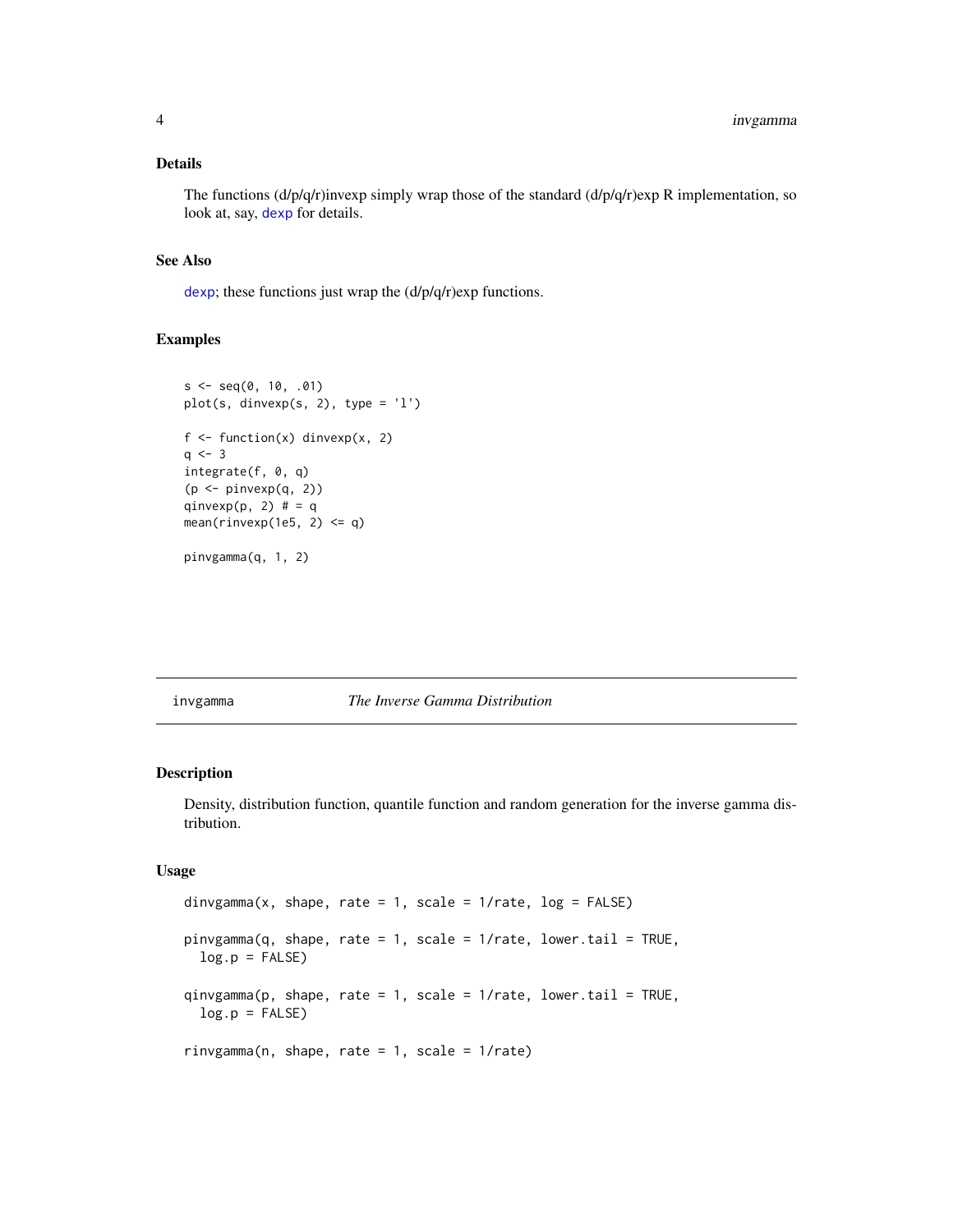#### <span id="page-4-0"></span>invgamma 5

#### Arguments

| x, q       | vector of quantiles.                                                                           |
|------------|------------------------------------------------------------------------------------------------|
| shape      | inverse gamma shape parameter                                                                  |
| rate       | inverse gamma rate parameter                                                                   |
| scale      | alternative to rate; scale = $1$ /rate                                                         |
| log, log.p | logical; if TRUE, probabilities $p$ are given as $log(p)$ .                                    |
| lower.tail | logical; if TRUE (default), probabilities are $P[X \le x]$ otherwise, $P[X > x]$ .             |
| p          | vector of probabilities.                                                                       |
| n          | number of observations. If length(n) $> 1$ , the length is taken to be the number<br>required. |

#### Details

The inverse gamma distribution with parameters shape and rate has density  $f(x) = rate^s shape/Gamma(shape)$ *x^(-1-shape) e^(-rate/x)* it is the inverse of the standard gamma parameterzation in R.

The functions  $\frac{d}{p}\left(\frac{d}{r}\right)$ invgamma simply wrap those of the standard  $\frac{d}{p}\left(\frac{d}{p}\right)$ gamma R implementation, so look at, say, [dgamma](#page-0-0) for details.

#### See Also

[dgamma](#page-0-0); these functions just wrap the (d/p/q/r)gamma functions.

#### Examples

```
s \leq - \text{seq}(0, 5, .01)plot(s, dinvgamma(s, 7, 10), type = 'l')
f \leftarrow function(x) dinvgamma(x, 7, 10)q \le -2integrate(f, 0, q)
(p <- pinvgamma(q, 7, 10))
qinvgamma(p, 7, 10) # = qmean(rinvgamma(1e5, 7, 10) <= q)
```